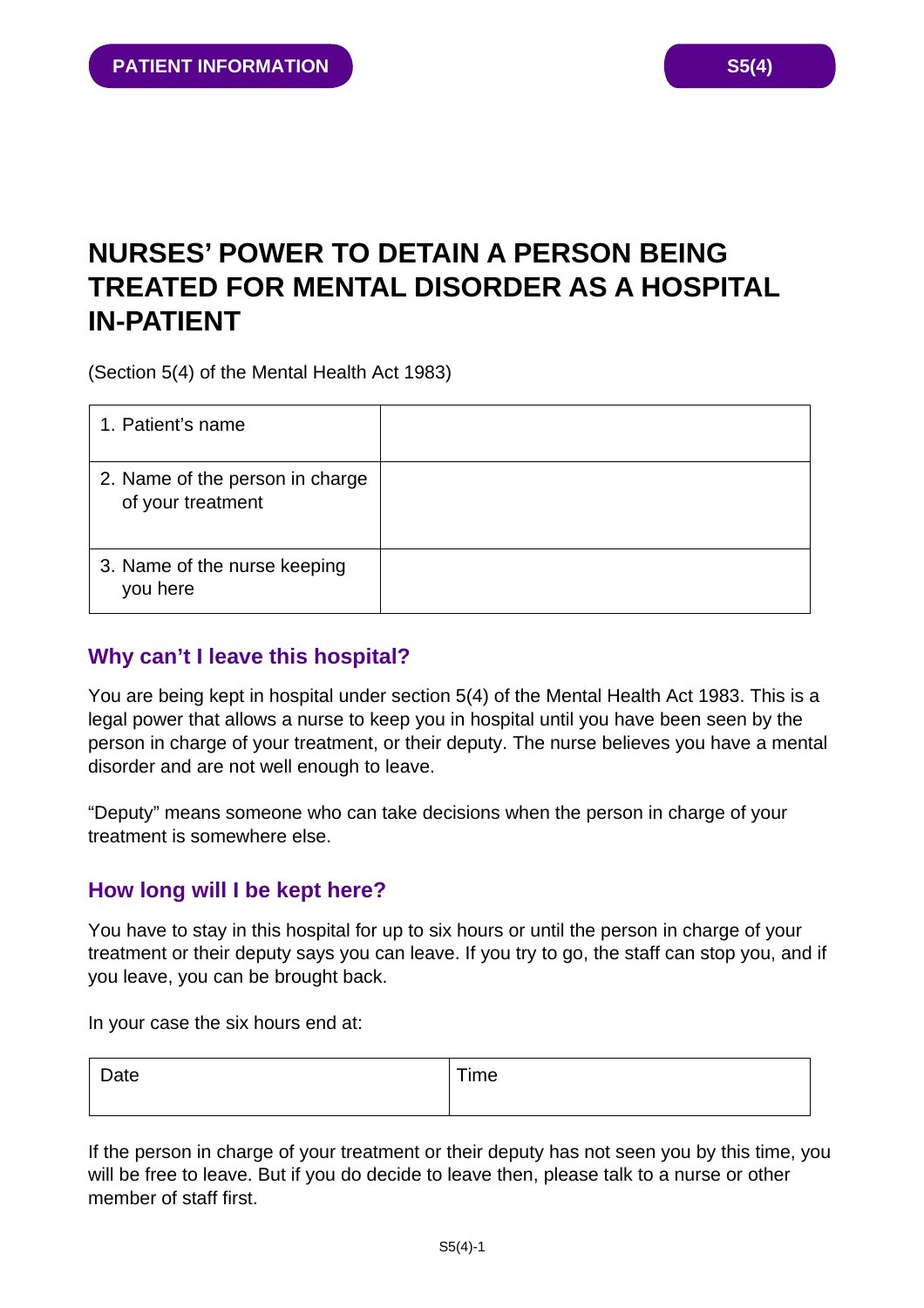### **What will happen while I'm kept here?**

The hospital staff will tell you about any treatment they think you need. You have the right to refuse any treatment you do not want. Only in special circumstances, which would be explained to you, can you be given treatment you do not agree to.

#### **What happens next?**

The person in charge of your treatment, or their deputy, may decide that you need to stay in hospital for a longer time. You may decide to stay voluntarily.

If you still do not want to stay in hospital, and the person in charge of your care, or their deputy, believes you are too ill to leave, they may need to keep you here under another section of the Mental Health Act. They will tell you why and how long you will be kept here, and you will be given another leaflet that explains what will happen next.

If the person in charge of your treatment, or their deputy, decides that you do not need to stay, they or another member of staff will talk to you about what other help you should have.

#### **Can I appeal?**

No. Even if you do not agree that you need to stay in hospital now, you cannot appeal against a decision to keep you here under section 5(4).

#### **Letting your nearest relative know**

A copy of this leaflet will be given to the person the Mental Health Act says is your nearest relative.

There is a list of people in the Mental Health Act who are treated as your relatives. Normally, the person who comes highest in that list is your nearest relative. The hospital staff can give you a leaflet which explains this and what rights your nearest relative has in connection with your care and treatment.

In your case, we have been told that your nearest relative is:

If you do not want this person to receive a copy of the leaflet, please tell your nurse or another member of staff.